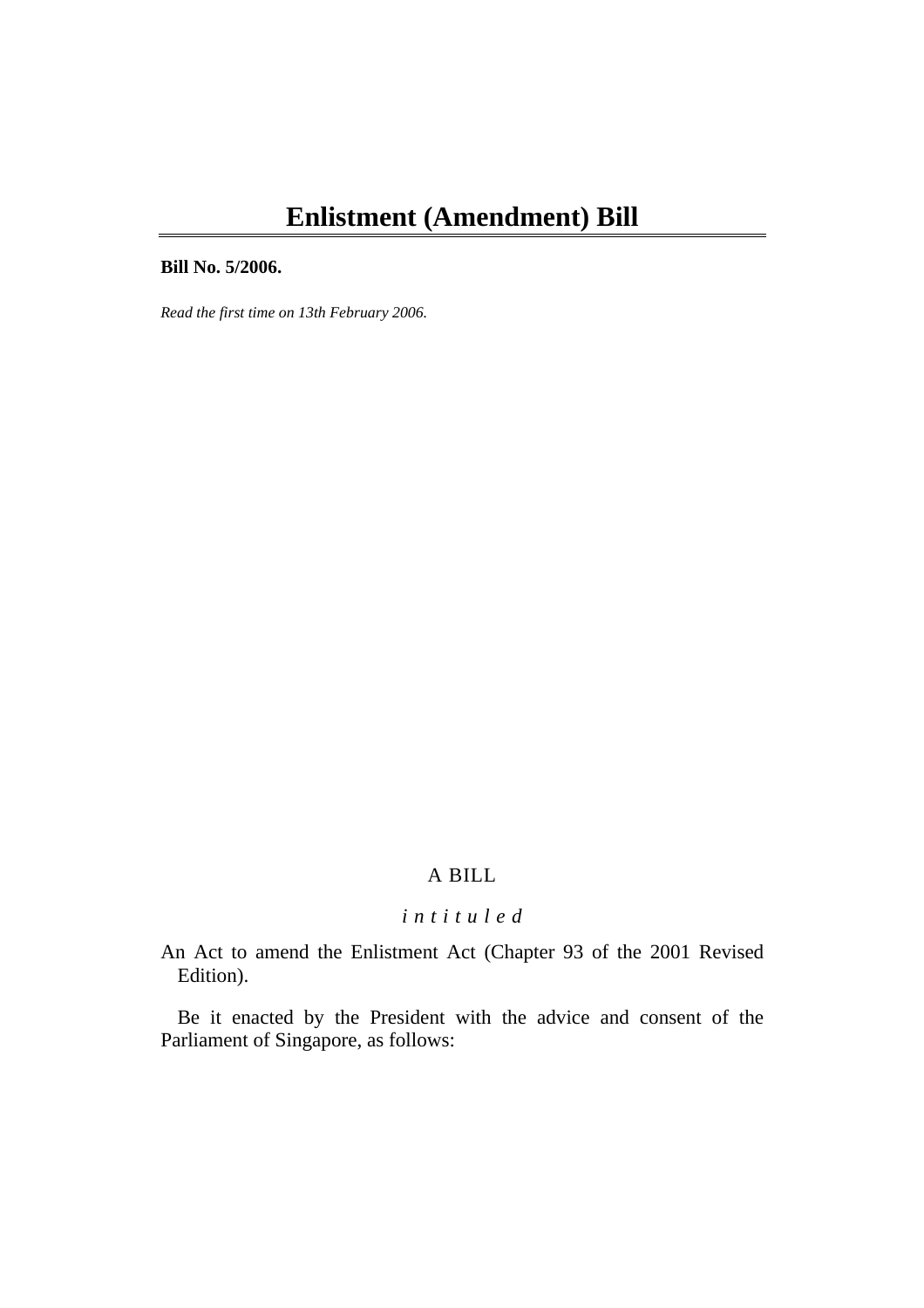#### **Short title and commencement**

**1.** This Act may be cited as the Enlistment (Amendment) Act 2006 and shall come into operation on such date as the Minister may, by notification in the *Gazette*, appoint.

 $\overline{2}$ 

#### <sup>5</sup>**Amendment of section 4**

**2.** Section 4(2) of the Enlistment Act is amended by deleting "\$5,000" and substituting "\$10,000".

#### **Amendment of section 32**

**3.** Section 32 of the Enlistment Act is amended —

- 10 (*a*) by inserting, immediately after the words "liable to register under this Act" in subsection (1), the words ", or a relevant child,"; and
	- (*b*) by inserting, immediately after subsection (2), the following subsections:

"(3) Any relevant child within or outside Singapore who 15 contravenes subsection (1) or (2) shall be guilty of an offence and shall be liable on conviction to a fine not exceeding \$2,000.

(4) Where any relevant child contravenes subsection (1) or (2), each parent within or outside Singapore of the relevant 20 child shall be guilty of an offence and shall be liable on conviction to a fine not exceeding \$2,000.

 $(5)$  In this section —

"parent", in relation to a relevant child, includes a guardian and any person having the actual custody of 25 the relevant child;

> "relevant child" means a person who is a citizen or permanent resident of Singapore and who is not less than 13 years of age but less than 16 years and 6 months of age.".

#### <sup>30</sup>**Amendment of section 33**

**4.** Section 33 of the Enlistment Act is amended —